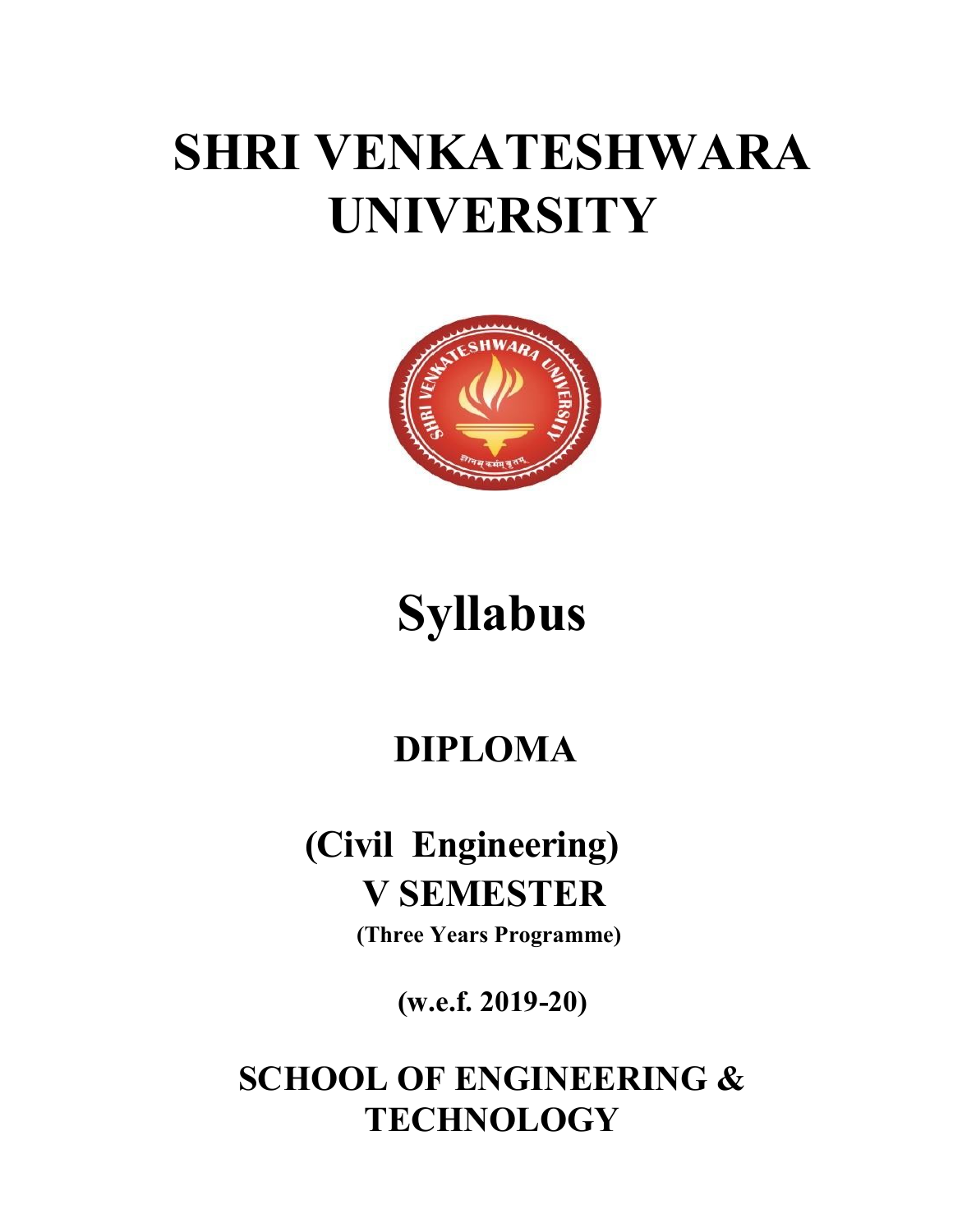|                    |                         |                                                     |                |                |                | Civil Engineering<br><b>SEMESTER-V</b> |                   |                  |                  |                     |                        |                  |                 |
|--------------------|-------------------------|-----------------------------------------------------|----------------|----------------|----------------|----------------------------------------|-------------------|------------------|------------------|---------------------|------------------------|------------------|-----------------|
| SI                 |                         | <b>Subject</b>                                      | <b>Periods</b> |                |                | <b>Evaluation Scheme</b>               |                   |                  |                  | <b>End Semester</b> |                        |                  |                 |
| N                  | Subject<br><b>Codes</b> |                                                     | L              | T              | $\mathbf{P}$   | $\mathbf C$<br>$\mathbf T$             | T<br>$\mathbf{A}$ | <b>Tot</b><br>al | $\mathbf P$<br>S | TE                  | ${\bf P}$<br>${\bf E}$ | <b>Tot</b><br>al | <b>Credit</b>   |
| 0.<br>$\mathbf{1}$ | <b>PCE-501</b>          | Design of Steel<br>and RCC<br>structure             | 3              | $\overline{0}$ | O.             | 20                                     | 10                | 30               |                  | 70                  |                        | 100              | $\beta$         |
| $\overline{2}$     | <b>PCE-502</b>          | Estimating,<br>Costing and<br>valuation             | $\mathcal{D}$  | $\overline{0}$ | O.             | 20                                     | 10                | 30               |                  | 70                  |                        | 100              |                 |
| 3                  | <b>PCE-503</b>          | Advanced<br>Construction<br>Technology              | 3              | $\Omega$       | $\mathbf 0$    | 20                                     | 10                | 30               |                  | 70                  |                        | 100              | 13              |
| $\overline{4}$     | <b>PCE-504</b>          | <b>Green Building</b><br>and Energy<br>Conservation | 3              | $\overline{0}$ | $\overline{0}$ | 20                                     | 10                | 30               |                  | 70                  |                        | 100              | 13              |
| 5                  | <b>POE-051</b>          | Operations<br>Research                              | 3              | 0              | N              | 20                                     | 10                | 30               |                  | 70                  |                        | 100              | 13.             |
| $\overline{6}$     | <b>PCE-511</b>          | Design of Steel<br>and RCC<br>structure Lab         | $\Omega$       | $\overline{0}$ | D              |                                        |                   |                  | 10               |                     | $\overline{15}$        | 25               |                 |
| 7                  | <b>PCE - 512</b>        | Estimating,<br>Costing and<br>valuation Lab         | ∩              | $\Omega$       | D              |                                        |                   |                  | 10               |                     | $\overline{15}$        | 25               |                 |
| 8                  | <b>PCE-513</b>          | Project Phase-I                                     | 0              | $\theta$       | 4              |                                        |                   |                  | 50               |                     | $rac{5}{0}$            | 100              | 12              |
| 9                  | <b>PCE-514</b>          | Summer<br>Internship-II                             | ∩              | 0              | 0              |                                        |                   |                  | 50               |                     |                        | $\overline{50}$  | 3               |
|                    |                         | Summer Internship-II (6 weeks) after IV Sem         |                |                |                |                                        |                   |                  |                  |                     |                        | 700              | $\overline{21}$ |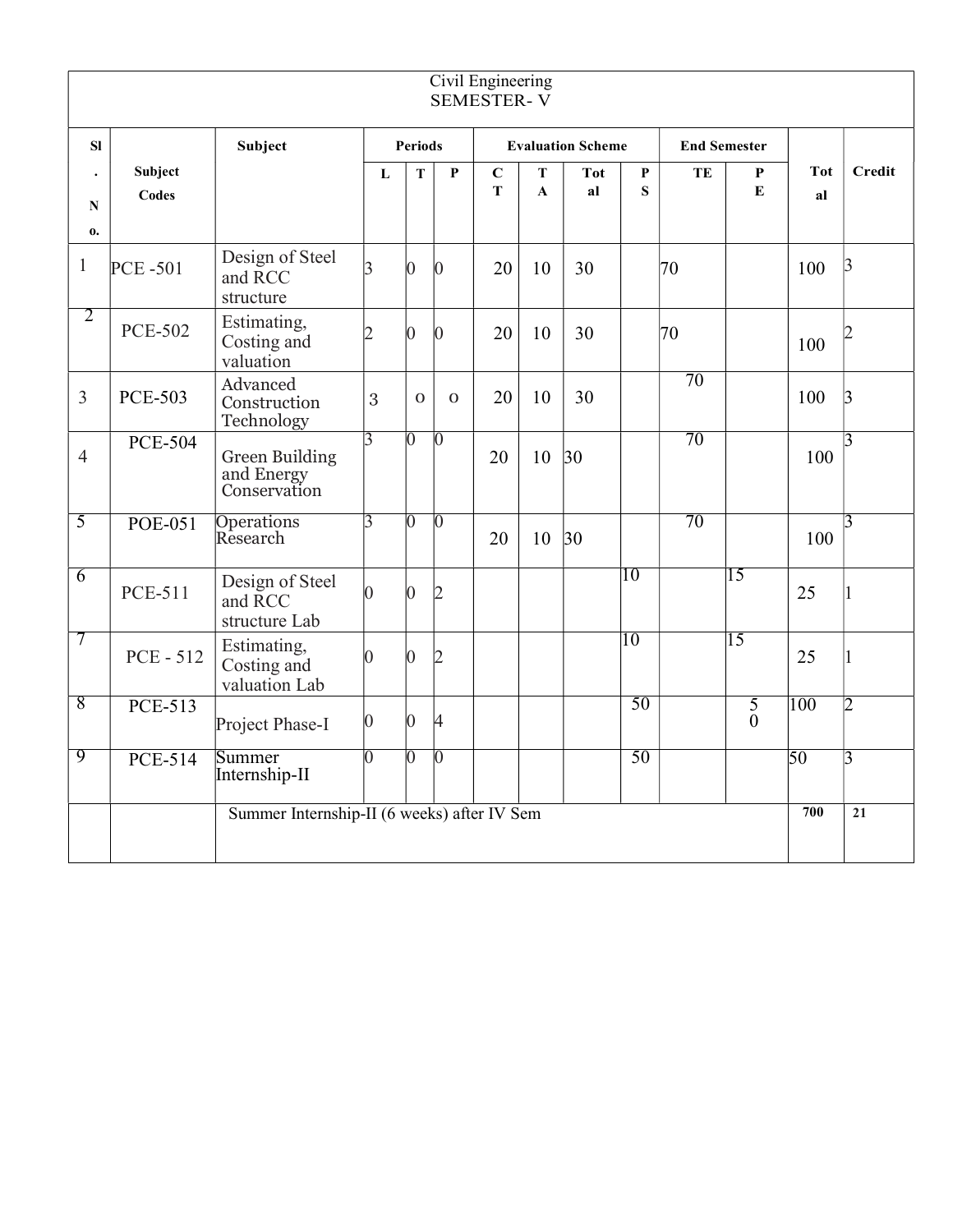| Course Code            |  | $PCE-501$                          |
|------------------------|--|------------------------------------|
| Course Title           |  | Design of Steel and RCC Structures |
| Number of Credits      |  | 3(L:3, T:0, P:0)                   |
| Prerequisites          |  | NIL                                |
| <b>Course Category</b> |  |                                    |

Following are the objectives of this course:

- To learn the concept of limit state design for tension and compression steel members.
- To learn the concept of limit state design of steel beams.
- To understand design of RCC elements.
- To know the design of short and long RCC columns.

#### Course Content:

#### Unit – I Design of Steel Tension and Compression Members (Limit State Method)

- Types of sections used for Tension members.
- Strength of tension member by- yielding of section, rupture of net cross-section and block shear.
- Design of axially loaded single angle and double angle tension members with bolted and welded connections.
- Types of sections used as compression member, Calculation of effective length, Radius of gyration and slenderness ratio, Permissible values of slenderness ratio as per IS 800, Design compressive stress.
- Introduction to built up sections, lacing and battening (Meaning and purpose), Diagrams of single and double lacing and battening system. (No numerical problems).
- Design of axially loaded single and double angle struts connected by bolted and welded connections with gusset plate.

Unit– II Design of Steel beams (Limit State Method)

- Standard beam sections, Bending stress calculations.
- Design of simple I and channel section.
- Check for shear as per IS 800.

Unit– III Design of Reinforced Concrete Beams by Limit State Method

- Concept of Limit state, Stress block diagram, Introduction to singly and doubly reinforced sections, IS 456
- Design of singly reinforced beam, concept of under reinforced, over reinforced and balanced section, Simple numerical problem on ultimate moment of resistance and design of beam section
- Design of doubly reinforced sections, stress and strain diagrams, depth of neutral axis, sim- ple numerical problems on ultimate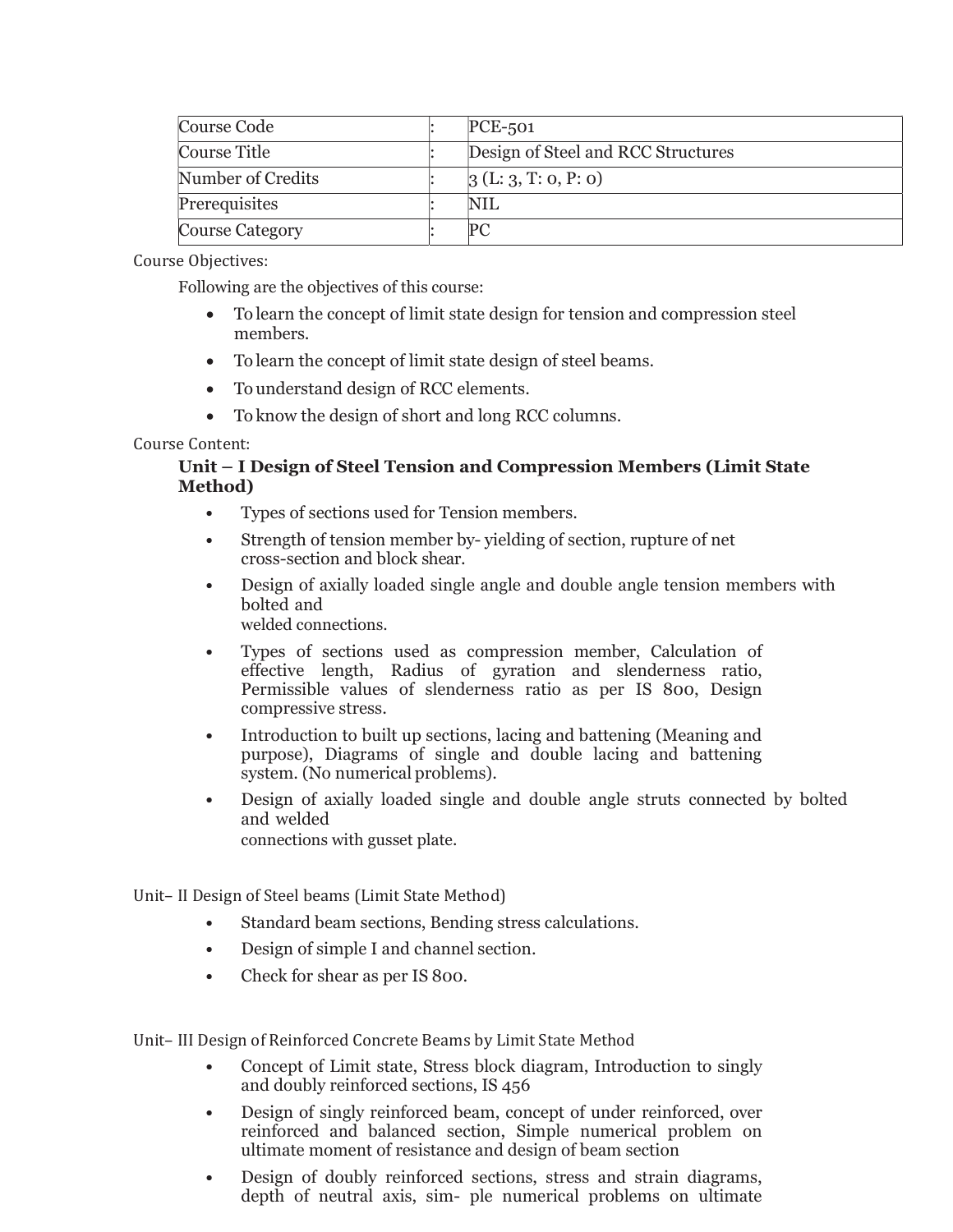moment of resistance of reinforced beam, Calculation of  $A_{st}$  and  $A_{sc}$ .

Unit– IV Shear, Bond and Development length in Design of RCC member

- Nominal shear stress in RCC section, Design shear strength of concrete, Design of shear re- inforcement, Minimum Shear Reinforcement, Provisions of IS 456, forms of shear reinforce- ment
	- Types of bond, Bond stress, check for bond stress, Determination of Development length in tension and compression members and check as per codal provisions, Anchorage value of 90<sup>°</sup> hook, Lapping of bars.
	- Simple numericals on: Shear reinforcement, Adequacy of section for shear.
	- Introduction to serviceability limit state check

#### Unit– V Design of axially loaded RCC Column

- Definition and classification of column, Limit state of compression members, Effective length of column.
- Provisions of IS 456 for minimum steel, cover, maximum steel, spacing of ties etc.
- Design of axially loaded short column Square, Rectangular, and Circular only.

Suggested learning resources:

- Shah, V. L., and Gore, V., Limit State Design of Steel Structures, Structures Publications, Pune.
- Dayarathnam P., Design of Steel Structures, S. Chand and Company, Delhi.
- Subramanian N., Design of Steel Structures, Oxford University Press.
- Sairam, K.S., Design of Steel Structures, Pearson Publication, Chennai, Delhi.
- Shah, V. L., and Karve, S.R., Limit State Theory and Design of Reinforced Concrete Structures, Structures Publications, Pune,2014.
- Sinha N.C., and Roy S.K., Fundamentals of Reinforced Concrete, S. Chand & Co., New Delhi.
- Krishna Raju, and N. Pranesh, R.N., Reinforced Concrete Design Principles and Practice, New Age International, Mumbai.
- Pillai, S.U., and Menon, Devdas, Reinforced concrete Design, McGraw Hill Publications, New Delhi.
- Varghese, P. C., Limit State Design of Reinforced Concrete, Prentice Hall India Learning Pri- vate Limited, Delhi.

Course outcomes:

After competing this course, student will be able to perform:

- Design of steel tension and compression member.
- Design of steel I and Channel sections.
- Design of singly and doubly reinforced RCC beam.
- Design of RCC beam for shear and development length.
- Design of short and long RCC columns.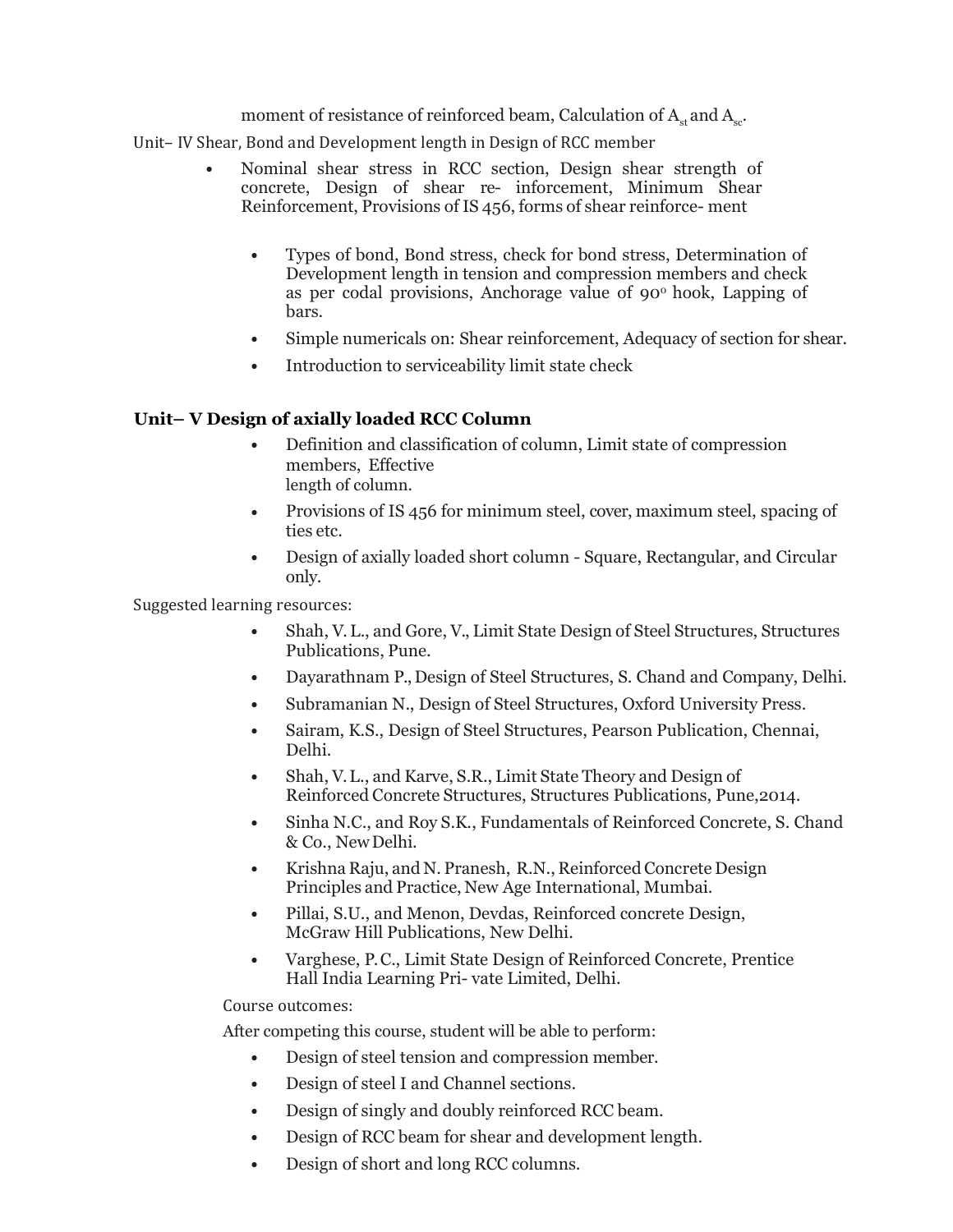| Course Code            |  | <b>PCE-502</b>                |
|------------------------|--|-------------------------------|
| Course Title           |  | <b>Estimating and Costing</b> |
| Number of Credits      |  | 2(L: 2, T: 0, P: 0)           |
| Prerequisites          |  | NIL                           |
| <b>Course Category</b> |  | PC                            |

Following are the objectives of this course:

- To learn the procedure for estimating and costing of Civil Engineering works.
- To perform rate analysis for different items associated with construction projects.
- To use software for detailed estimate related to civil infrastructural projects.

#### Course Content

#### Unit – I Fundamentals of Estimating and Costing

- Estimating and Costing Meaning, purpose, Administrative approval, Technical Sanction and Budget provision.
- Types of estimates Approximate and Detailed estimate.
- Types and Uses of Estimates: Revised estimate, Supplementary estimate, Repair and mainte- nance estimate, renovation estimate.
- Roles and responsibility of Estimator.
- Checklist of items in load bearing and framed structure.
- Standard formats of Measurement sheet, Abstract sheet, Face sheet.
- Modes of measurement and desired accuracy in measurements for different items of work as per IS:1200.
- Rules for deduction in different category of work as per IS:1200.
- Description / specification of items of building work as per PWD /DSR.

Unit– II Approximate Estimates

- Approximate estimate- Definition, Purpose.
- Methods of approximate estimate Service unit method, Plinth area rate method, Cubical content method, Typical bay method, Approximate quantity method (with simple numeri- cals)
- Approximate estimate for roads, Railways, bridges/culvert, irrigation projects and water supply projects.

Unit– III Detailed Estimate

- Detailed Estimate- Definition and Purpose, Data required for detailed estimate - Civil cost, GST, Contingencies, Supervision charges, Agency charges, Procedure for preparation of de- tailed estimate- Taking out quantities and Abstracting.
- Methods of Detailed Estimate- Unit quantity method and total quantity method (with simple numericals)
- Long wall and Short wall method, Centre line method.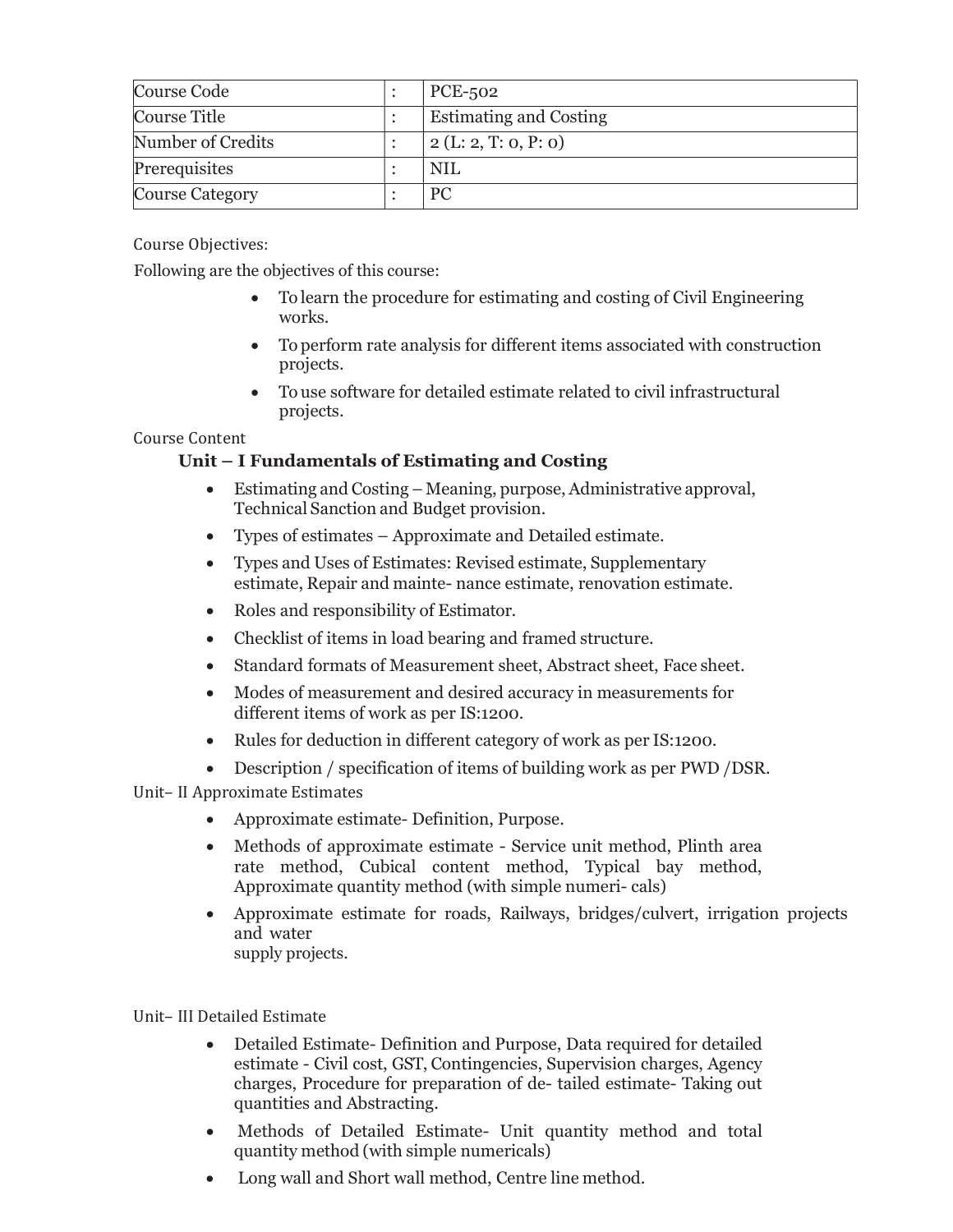- Bar bending schedule for footing, column, beam, Lintel, chajja and slab elements
- Provisions in detailed estimate: contingencies, work charged establishment, percentage
	- charges, water supply and sanitary Charges and electrification charges etc.
- Prime cost, Provisional sum, Provisional quantities, Bill of quantities, Spot items or Site items.

Unit– IV Estimate for Civil Engineering Works

- Earthwork Quantities for roads, Embankment and canal by Mid sectional area method, mean sectional area method, Prismoidal and trapezoidal formula method.
- Detailed estimate for septic tank, Community well.
- Use of computer /softwares / programmes for detailed estimate Preparation of Civil Engi- neering Works.

Unit– V Rate Analysis

- Rate Analysis: Definition, purpose and importance.
- Lead (Standard and Extra), lift, overhead charges, water charges and contractors' profit,
- Procedure for rate analysis.
	- Task work- Definition, types. Task work of different skilled labour for different items.
	- Categories of labours, their daily wages, types and number of labours for different items of work.
	- Transportation charges of materials Lead and Lift, Hire charges of machineries and equip- ments.
	- Preparing rate analysis of different items of work pertaining to buildings and roads.

Suggested learning resources

- 1. Datta, B.N., Estimating and Costing in Civil engineering, UBS Publishers Distributors Pvt. Ltd. New Delhi.
- 2. Peurifoy,Robert L. Oberlender,Garold, Estimating construction cost (fifth edition), McGraw Hill Education, , New Delhi.
- 3. Rangwala,S.C., Estimating and Costing, Charotar Publishing House PVT. LTD., Anand.
- 4. Birdie,G.S., Estimating and Costing, Dhanpat Rai Publishing Company(P) Ltd. New Delhi.
- 5. Patil,B.S., Civil Engineering Contracts and Estimates, Orient Longman, Mumbai.
- 6. Chakraborti,M., Estimating and costing, specification and valuation in civil engineering, Monojit Chakraborti, Kolkata.
- 7. PWD Schedule of Rates.
- 8. Ministry of Road Transport and Highways (MORT&H) Specifications and Analysis of Sched- ule of Rates.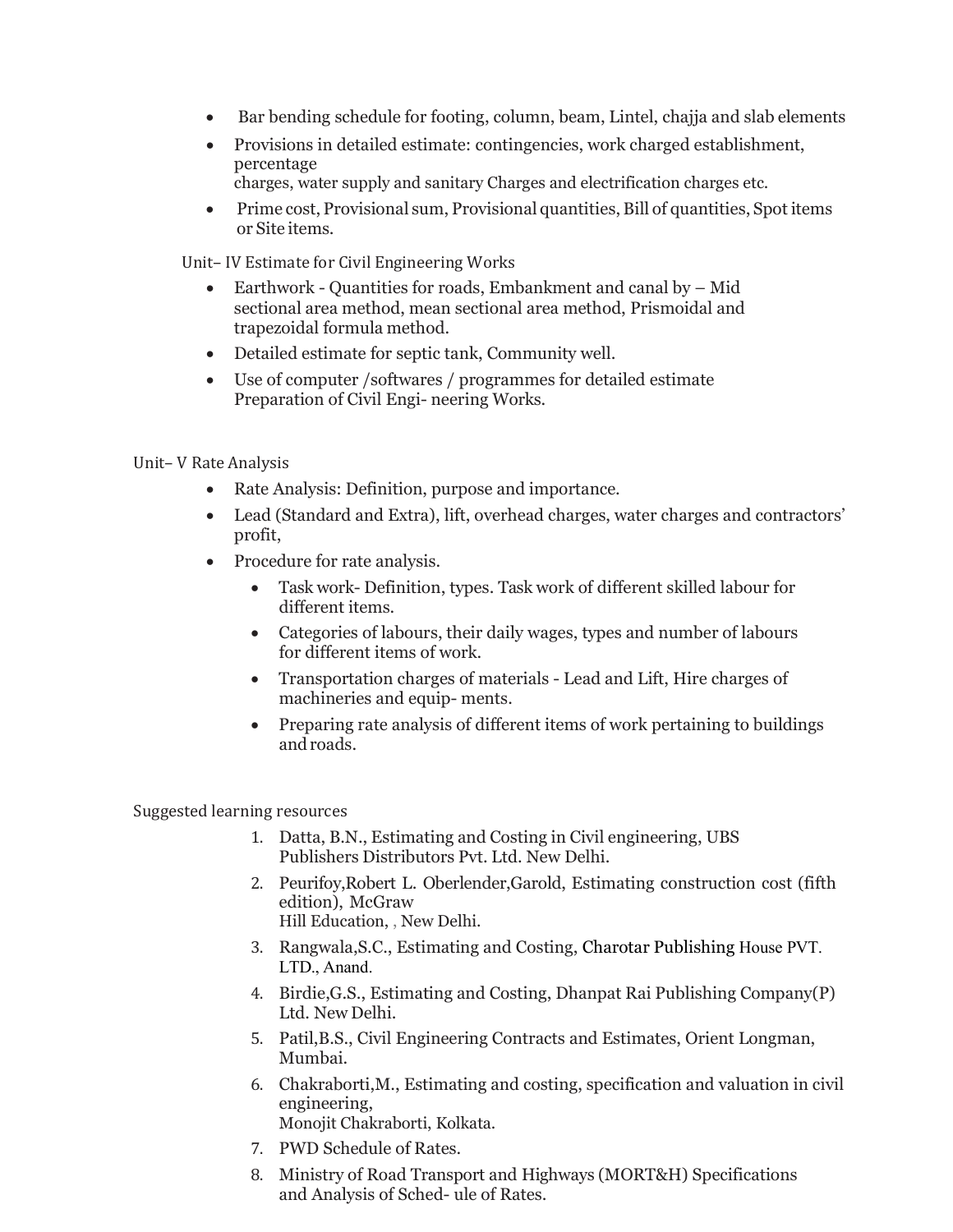9. Manual of Specifications and Standards for DBFOT projects, EPC works.

#### Course outcomes:

After competing this course, student will be able to:

- Select modes of measurements for different items of works.
- Prepare approximate estimate of a civil engineering works.
- Prepare detailed estimate of a civil engineering works.
- Use relevant software for estimating the quantities and cost of items of works.
- Justify rate for given items of work using rate analysis techniques.

| Course Code       | $PCE-503$                        |
|-------------------|----------------------------------|
| Course Title      | Advanced Construction Technology |
| Number of Credits | (L: 3, T: 0, P: 0)               |
| Prerequisites     | NIL                              |
| Course Category   | PE                               |

Course Objectives:

Following are the objectives of this course:

- To gain knowledge on different materials in advanced construction
- To know different methods in concreting.
- To know the relevance of advanced construction methods for particular site condition.
- To identify the requisite hoisting and conveying machinery for the given situation.

Course Content:

#### Unit – I Advanced Construction Materials

- Fibres: Use and properties of steel, polypropylene, carbon and glass fibres.
- Plastics: Use and properties of PVC, RPVC, HDPE, FRP, GRP.
- Miscellaneous Materials: Properties and uses of acoustics materials, wall claddings, plaster boards, micro-silica, waterproofing materials, adhesives.
- Use of waste products and industrial by products in bricks, blocks, concrete and mortar.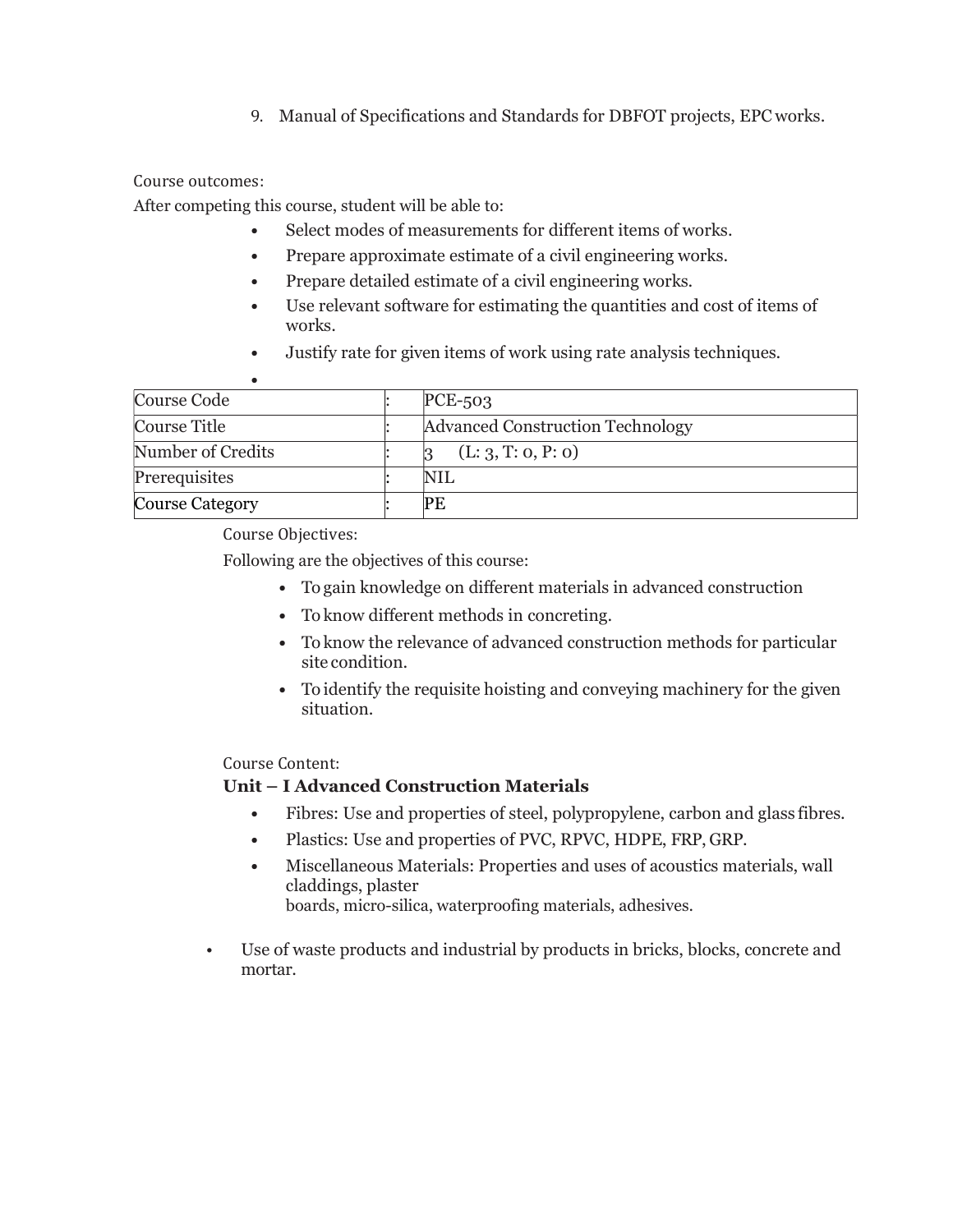Unit– II Advanced Concreting Methods and Equipments

- Ready Mix Concrete: Necessity and use of ready mix concrete. Products and equipments for ready mix concrete plant. Conveying of ready mix concrete, transit mixers.
- Vibrators for concrete consolidation: Internal, needle, surface, platform and form vibrators.
- Underwater Concreting: Procedure and equipments required for Tremie method, Drop bucket method. Properties, workability and water cement ratio of the concrete.
- Special concrete: procedure and uses of special concretes: Roller compacted concrete, Self-compacting concrete (SCC), Steel fibre reinforced concrete, Foam concrete, shotcreting.

Unit– III Advanced Technology in Constructions

- Construction of bridges and flyovers: Equipments and machineries required for foundation and super structure.
- Construction of multi-storeyed Building: Equipments and machinery required for construc- tion of multi-storeyed building such as use of lifts, belt conveyers, pumping of concrete.
- Prefabricated construction: Methods of prefabrication, Plant fabrication and site fabrica- tion, All prefabricated building elements such as wall panels, slab panels, beams, columns, door and window frames etc. Equipments and machineries used for placing and Jointing of prefabricated elements.
- Strengthening of embankments by soil reinforcing techniques using geosynthetics

Unit– IV Hoisting and Conveying Equipments

- Hoisting Equipments: Principles and working of Derrick-Pole, Gin Pole, Crane, Power driven scotch derrick crane, Hand operated crane, Locomotive crane, Tower crane, Lattice Girder, Winches, Elevators, ladders. Crawler cranes, Truck mounted cranes, Gantry cranes, Mast cranes.
- Conveying Equipments: Working of belt conveyers, types of belts and conveying mechanism. Capacity and use of dumpers, tractors and trucks.

Unit– V Miscellaneous Machineries and Equipments

- Excavation Equipments: Use, working and output of following machinery – bull dozers, scrapers, graders, Clam Shell, trenching equipment, Tunnel boring machine, Wheel mount- ed belt loaders, power shovels, JCB, and drag lines.
- Compacting Equipments: Output of different types of rollers such as plain rollers, ship foot- ed rollers, vibratory, pneumatic rollers rammers.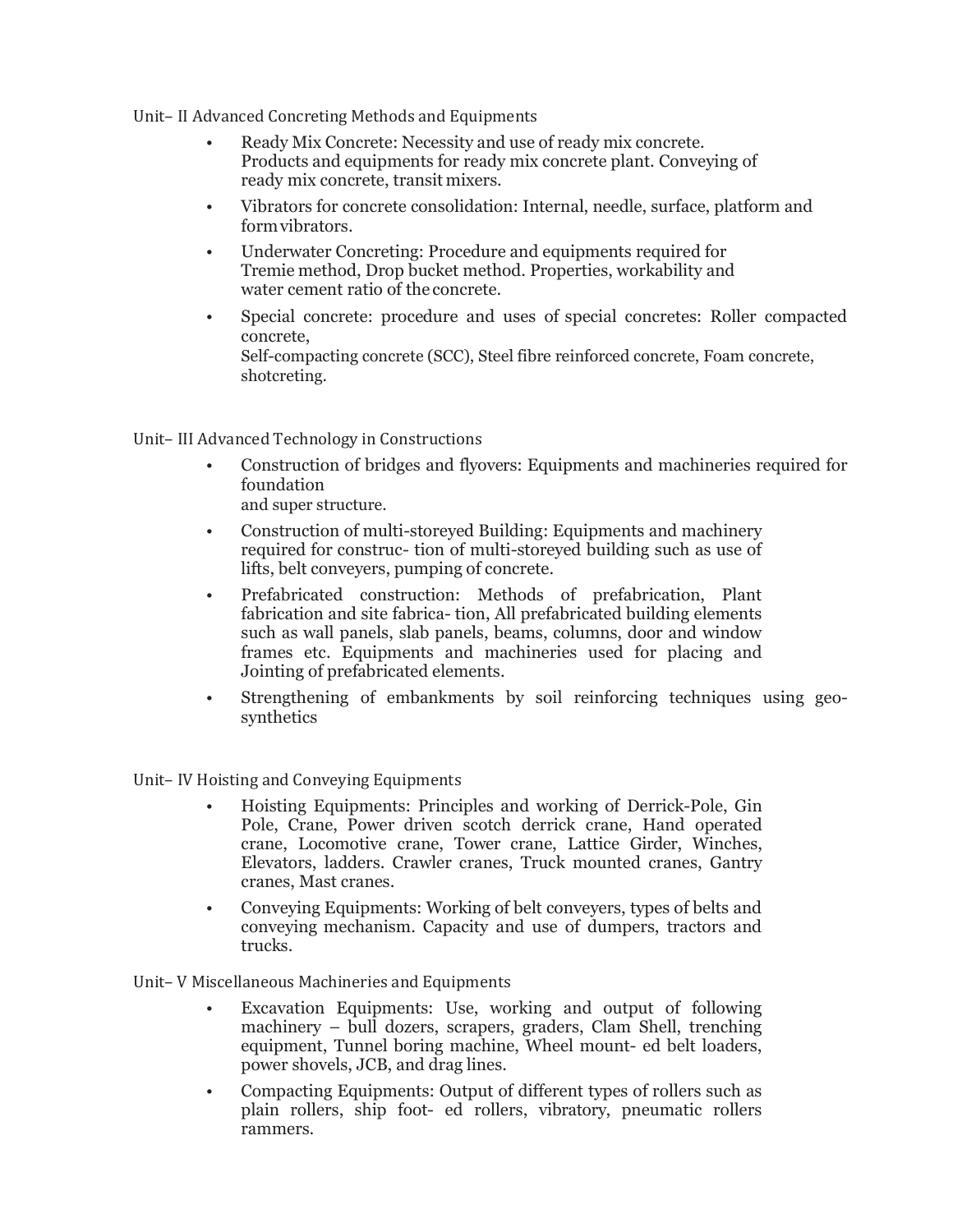• Miscellaneous Equipments: Working and selection of equipments: Pile driving equipments, Pile hammers, Hot mix bitumen plant, bitumen paver, grouting equipment, guniting equip- ments, floor polishing and cutting machine selection of drilling pattern for blasting, Ben- tonite/mud slurry in drilling, Explosives for blasting, Dynamite, process of using explosives.

Suggested learning resources:

- 1. Sharma S C and Deodhar S V, Construction Engineering and Management, Khanna Book Publishing, New Delhi
- 2. Chudly, R., Construction Technology Vol. I to II, ELBS-Longman Group.
- 3. Peurifoy, R. L., Construction Planning Equipment and Methods, McGraw Hill Co. Ltd. New York.
	- 4. Seetharaman, S., Construction Engineering and Management, Umesh Publication, New Delhi.
	- 5. Sengupta, B. and Guha., Construction Management and Planning, McGraw Hill Education, New Delhi.
	- 6. Smith, R. C., Materials of Construction, McGraw Hill Co. Ltd.
	- 7. Satyanarayana, R Saxena, S. C., Construction Planning and Equipment, Standard Publication, New Delhi.
	- 8. Rangawala,S. C., Construction of Structures and Management of works, Charotar Publication, Anand.
	- 9. Ghose,D. N., Materials of Construction, McGraw Hill Publishing Co, New Delhi.

Course outcomes:

After competing this course, student will be able to:

- Use relevant materials in advanced construction of structures.
- Use relevant method of concreting and equipment according to type of construction.
- Apply advanced construction methods for given site condition.
- Select suitable hoisting and conveying equipment for a given situation.
- Identify advanced equipment required for a particular site condition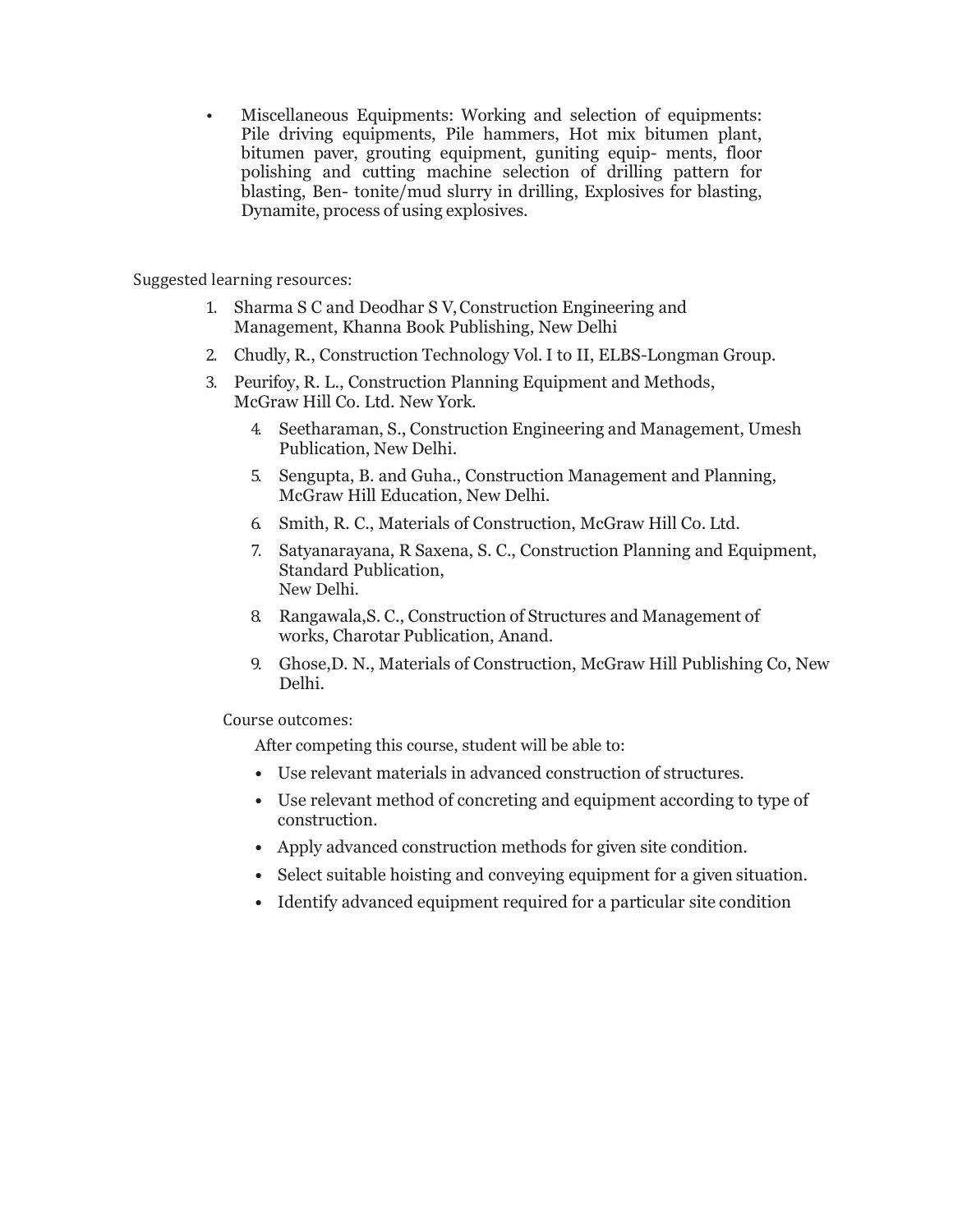| Course Code            |  | $PCE-504$                              |
|------------------------|--|----------------------------------------|
| Course Title           |  | Green Building and Energy Conservation |
| Number of Credits      |  | (L: 3, T: 0, P: 0)                     |
| Prerequisites          |  | NIL                                    |
| <b>Course Category</b> |  | PE                                     |

Following are the objectives of this course:

- To know various aspects of green buildings
- To use different steps involved in measuring environmental impact assessment.
- To relate the construction of green building with prevailing energy conservation policy and regulations.
- To know and identify different green building construction materials.
- To learn different rating systems and their criteria.

#### Course Content:

#### Unit I : Introduction to Green Building and Design Features

- Definition of Green Building, Benefits of Green building, Components/features of Green Building, Site selection, Energy Efficiency, Water efficiency, Material Efficiency, Indoor Air Quality.
- Site selection strategies, Landscaping, building form, orientation, building envelope and fen- estration, material and construction techniques, roofs, walls, fenestration and shaded finish- es, advanced passive heating and cooling techniques, waste reduction during construction

•

Unit–II Energy Audit and Environmental Impact Assessment (EIA)

- Energy AudiT: Meaning, Necessity, Procedures, Types, Energy Management Programs
- Environmental Impact Assessment(EIA): Introduction, EIA regulations, Steps in environ- mental impact assessment process, Benefits of EIA, Limitations of EIA, Environmental clear- ance for the civil engineering projects.

Unit– III Energy and Energy conservation

- Renewable Energy Resources: Solar Energy, Wind Energy, Ocean Energy, Hydro Energy, Bio- mass Energy
- Non-renewable Energy Resources: Coal, Petroleum, Natural Gas, Nuclear Energy, Chemical Sources of Energy, Fuel Cells, Hydrogen, Biofuels.
- Energy conservation: Introduction, Specific objectives, present scenario, Need of energy conservation, LEED India Rating System and Energy Efficiency.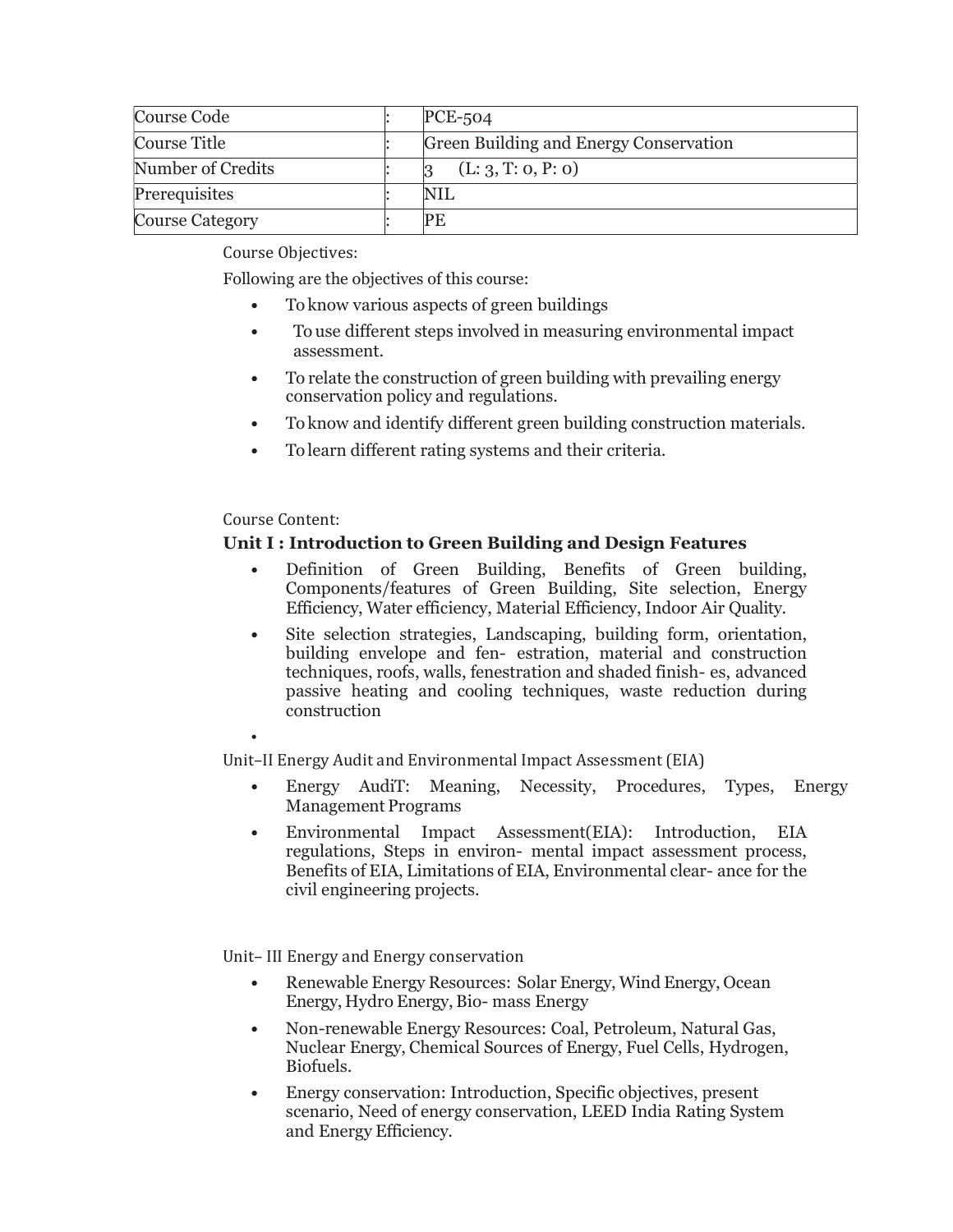Unit– IV Green Building

- Introduction: Definition of Green building, Benefits of Green building,
- Principles: Principles and planning of Green building
- Features: Salient features of Green Building, Environmental design (ED) strategies for build- ing construction.
- Process: Improvement in environmental quality in civil structure
- Materials: Green building materials and products- Bamboo, Rice husk ash concrete, plastic bricks, Bagasse particle board, Insulated concrete forms. reuse of waste material-Plastic, rubber, Newspaper wood, Nontoxic paint, Green roofing

Unit V Rating System

- Introduction to (LEED) criteria,
- Indian Green Building council (IGBC) Green rating,
- Green Rating for Integrated Habitat Assessment. (GRIHA) criteria
- Heating Ventilation Air Conditioning (HVAC) unit in green Building
- Functions of Government organization working for Energy conservation and Audit(ECA)-
- National Productivity council(NPC)
- Ministry of New and Renewable Energy (MNRE)
- Bureau of Energy efficiency (BEE)

Suggested learning resources:

- 1. Kibert, C.J., Sustainable construction: Green Building design and Delivery, John Wiley Hobo-u ken, New Jersey.
- 2. Chauhan, D S Sreevasthava, S K., Non-conventional Energy Resources, New Age International Publishers, New Delhi.
- 3. O.P. Gupta, Energy Technology, Khanna Publishing House, New Delhi
- 4. Jagadeesh, K S, Reddy Venkatta Rama & Nanjunda Rao, K S., Alternative Building Materials and Technologies, New Age International Publishers, Delhi.
- 5. Sam Kubba., Handbook of Green Building Design and Construction, Butterworth-Heinemann.
- 6. Means R S, Green Building Project Planning and Cost Estimating, John Wiley & Sons
- 7. Sharma K V, Venkataseshaiah P., Energy Management and Conservation, IK International.

Course outcomes:

After completing this course, student will be able to:

- Identify various requirements for green building.
- Use different steps in environmental impact assessment.
- Relate the construction of green building with prevailing energy conservation policy and regulations.
- Supervise the construction of green building construction using green materials.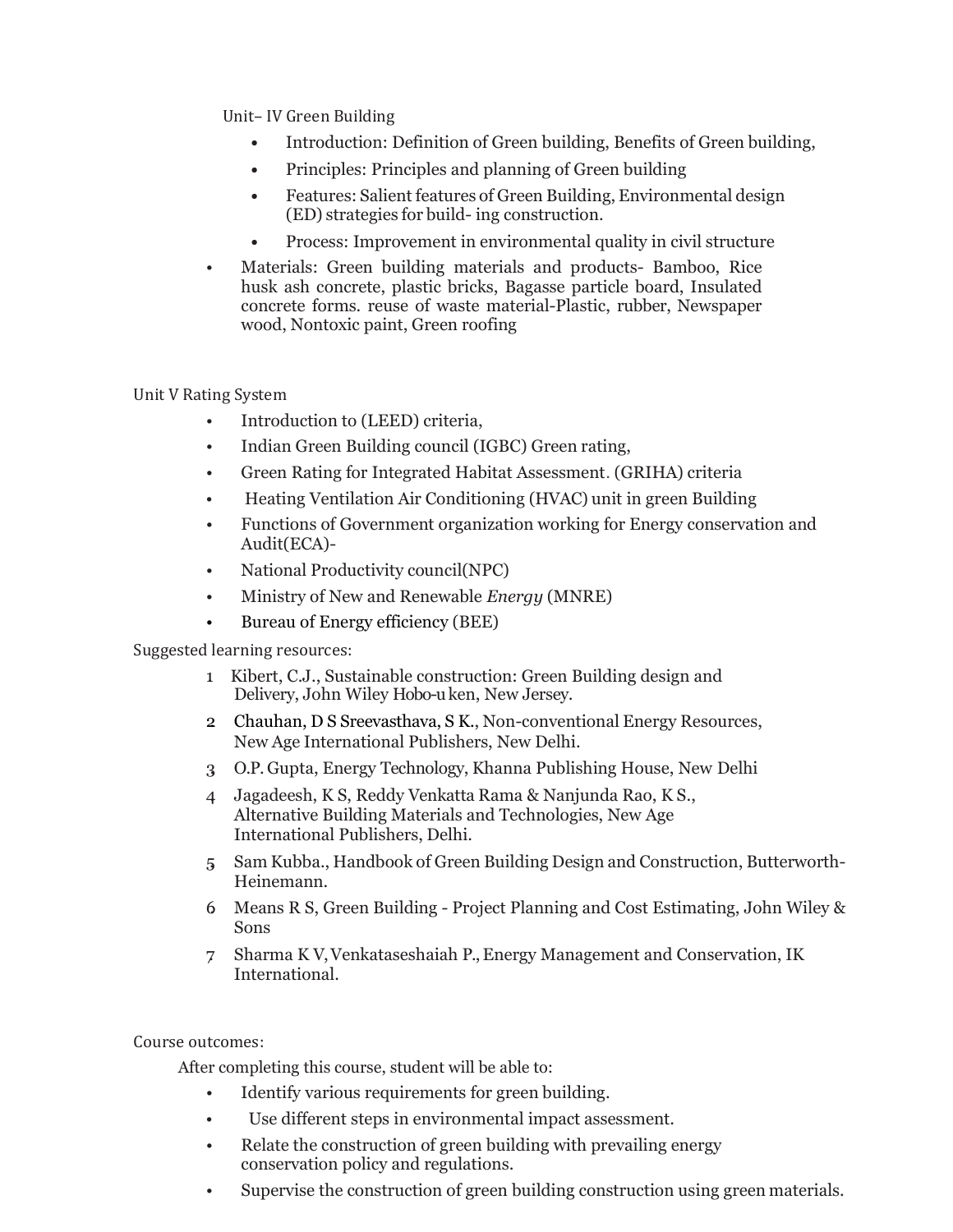• Focus on criteria related to particular rating system for assessment of particular Green building.

| Course Code       |                            |
|-------------------|----------------------------|
| Course Title      | <b>OPERATIONS RESEARCH</b> |
| Number of Credits | (L: 3, T: 0, P: 0)         |
| Prerequisites     | <b>NIL</b>                 |
| Course Category   | PF                         |

#### Course Learning Objectives:

 To provide a broad and in depth knowledge of a range of operation research models and tech- niques, which can be applied to a variety of industrial applications.

Course Content:

UNIT-I: Development, Definition, Characteristics and phase of Scientific Method, Types of models;

General methods for solving operations research models.

UNIT-II: Allocation: Introduction to linear programming formulation, graphical solution, Simplex Method, artificial variable technique, Duality principle. Sensitivity analysis.

UNIT-III: Transportation Problem Formulation optimal solution. Unbalanced transportation prob- lems, Degeneracy. Assignment problem, Formulation optimal solution.

UNIT-IV: Sequencing: Introduction, Terminology, notations and assumptions, problems with n-jobs and two machines, optimal sequence algorithm, problems with n-jobs and three machines.

UNIT-V: Theory of games: introduction, Two-person zero-sum games, The Maximum –Minimax prin- ciple, Games without saddle points – Mixed Strategies, 2 x n and m x 2 Games – Graphical solutions, Dominance property, Use of L.P. to games.

Reference Books:

- 1. Operations Research: an introduction, Hamdy A. Taha, Pearson Education.
- 2. Operations. Research: theory and application, J.K. Sharma, Macmillan Publishers.
- 3. Introduction to Operations Research: concept and cases, Frederick S. Hillier and Gerald J. Lieberman, Tata McGraw-Hill

Course outcomes:

At the end of the course, the student will be able to:

| CO <sub>1</sub> | Understand the formulation of Liner Programming                            |
|-----------------|----------------------------------------------------------------------------|
| CO <sub>2</sub> | Analyze and Convert the problem into a mathematical model.                 |
| CO <sub>3</sub> | Understand and implement the transportation problems at workplace          |
| CO <sub>4</sub> | Understand sequencing to optimize the process time for n-job and m-machine |
| CO <sub>5</sub> | Identify and select suitable methods for various games and apply the LP    |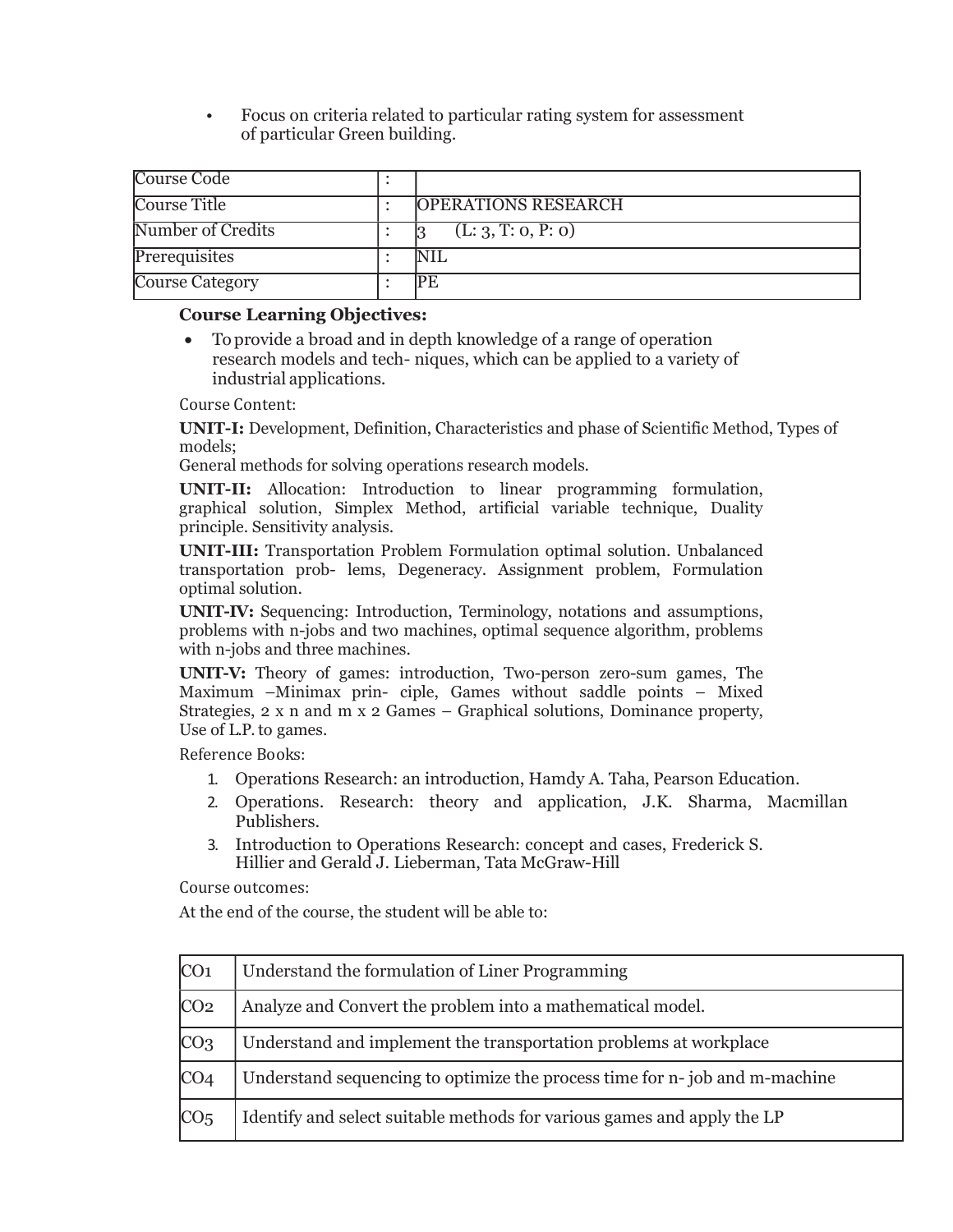| Course Code            |  | PEC-511                                |
|------------------------|--|----------------------------------------|
| Course Title           |  | Design of Steel and RCC Structures Lab |
| Number of Credits      |  | 1(L: 0, T: 0, P: 2)                    |
| Prerequisites          |  | <b>NIL</b>                             |
| <b>Course Category</b> |  | <b>PC</b>                              |

Following are the objectives of this course:

- To learn the concept of limit state design of tension and compression steel members.
- To understand design of steel beams.
- To learn the concept of limit state design of RCC beams.
- To know the limit state design of RCC columns.

List of Practical to be performed:

|  | Draw any five commonly used rolled steel sections and five built up sections. |
|--|-------------------------------------------------------------------------------|
|--|-------------------------------------------------------------------------------|

| $\overline{2}$ | Summarize the provisions of IS 800 required for the design of tension member in<br>report form.                                         |
|----------------|-----------------------------------------------------------------------------------------------------------------------------------------|
| 3              | Compile relevant clauses from IS 800 required for the design of a compression member<br>and submit it in report form.                   |
| 4              | Draw sketches for single & double lacing of given built up columns.                                                                     |
| 5              | Draw sketches for battening of given built up columns.                                                                                  |
| 6              | Prepare a report on the IS 800 provisions pertaining to design of lacing & battening<br>along<br>with its significance.                 |
| 7              | Draw cross section, strain diagram & stress diagram for singly reinforced section.                                                      |
| 8              | Draw cross section, strain diagram & stress diagram for doubly reinforced section.                                                      |
| 9              | Design simply supported I section steel beam for udl.                                                                                   |
| 10             | Design beams section for shear as per IS 800 provisions.                                                                                |
| 11             | Draw sketches of different types of column footings.                                                                                    |
| 12             | Interpret the actual RCC Structural Drawings used on site with reference to<br>reinforcement details of various structural elements.    |
| 13             | Prepare a checklist for reinforcement provided from actual drawings used on site for<br>var- ious structural elements.                  |
| 14             | Prepare a detailed report of site visit for reinforcement detailing of structural elements<br>like beams, columns, staircase & footing. |
| 15             | Prepare a detailed report of site visit for study of rolled steel tension & compression<br>mem-bers used in various structures.         |

Suggested learning resources:

1. Shah, V. L., and Gore, V., Limit State Design of Steel Structures, Structures Publications, Pune.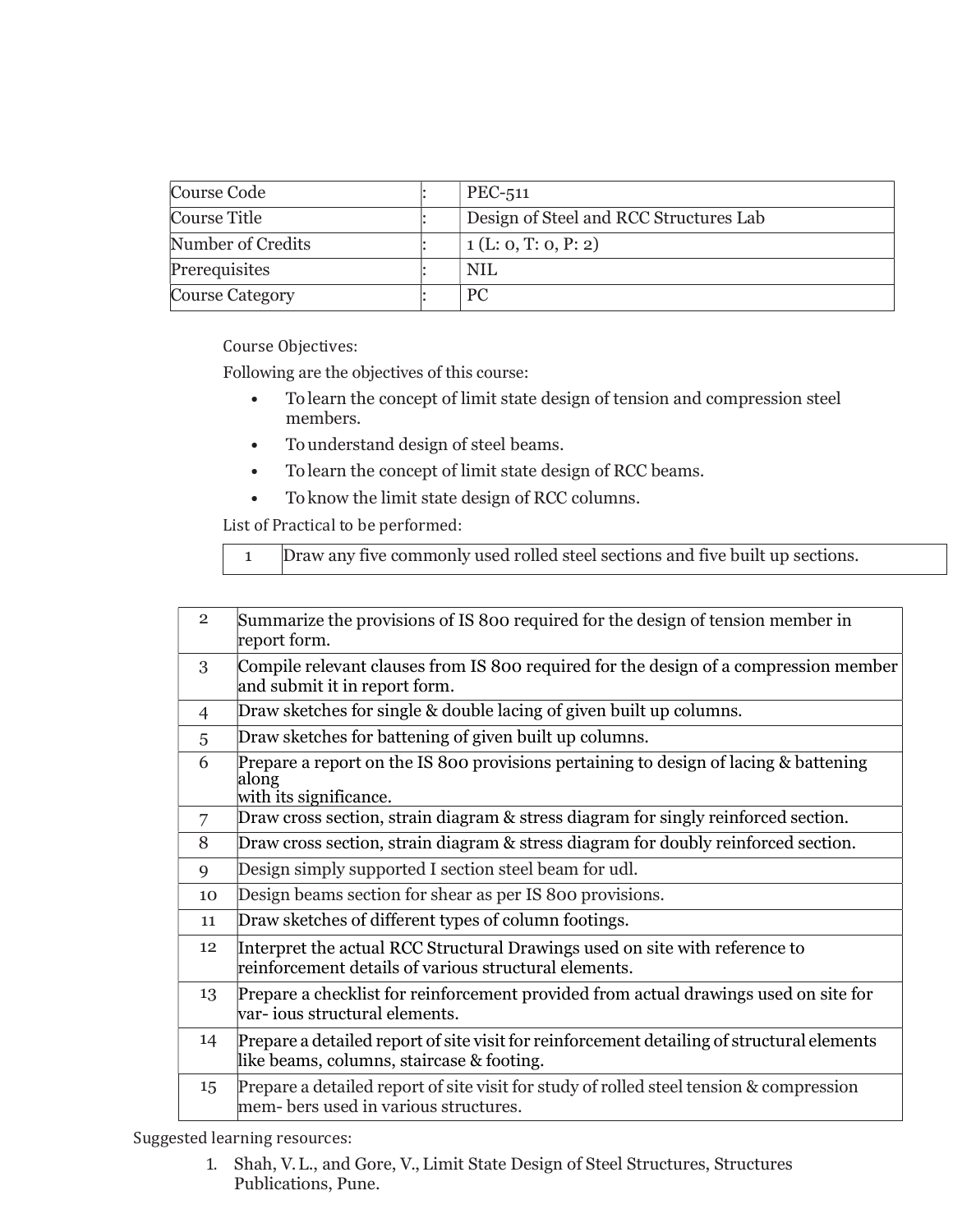- 2. Dayarathnam, P., Design of Steel Structures, S. Chand and Company, Delhi.
- 3. Subramanian N., Design of Steel Structures, Oxford University Press.
- 4. Sairam, K.S., Design of Steel Structures, Pearson Publication, Chennai, Delhi.
- 5. Shah, V. L., and Karve, S.R., Limit State Theory and Design of Reinforced Concrete Structures, Structures Publications, Pune,2014.
- 6. Sinha N.C., and Roy S.K., Fundamentals of Reinforced Concrete, S. Chand & Co., New Delhi.
- 7. Krishna Raju, and N.Pranesh, R.N., Reinforced Concrete Design Principles and Practice, New Age International, Mumbai.
- 8. Pillai, S.U., and Menon, Devdas, Reinforced concrete Design, McGraw Hill Publications, New Delhi.
- 9. Varghese, P.C., Limit State Design of Reinforced Concrete, Prentice Hall India Learning Pri- vate Limited, Delhi.

#### Course outcomes:

After competing this course, student will be able to perform:

- Design of steel tension and compression member.
- Design of steel beams including check for shear.
- Design of singly and doubly reinforced RCC beam.
- Design of shear reinforcement in RC beams.
- Design of RCC column as per IS 456.

| Course Code            |  | PCE-512                     |
|------------------------|--|-----------------------------|
| Course Title           |  | Estimation and Costing Lab. |
| Number of Credits      |  | (L: 0, T: 0, P: 2)          |
| Prerequisites          |  | <b>NIL</b>                  |
| <b>Course Category</b> |  | <b>PC</b>                   |

Course Objectives:

Following are the objectives of this course:

- To learn the procedure for estimating and costing of Civil Engineering works.
- To perform rate analysis for different items associated with construction projects.
- To use software for detailed estimate related to civil infrastructural projects.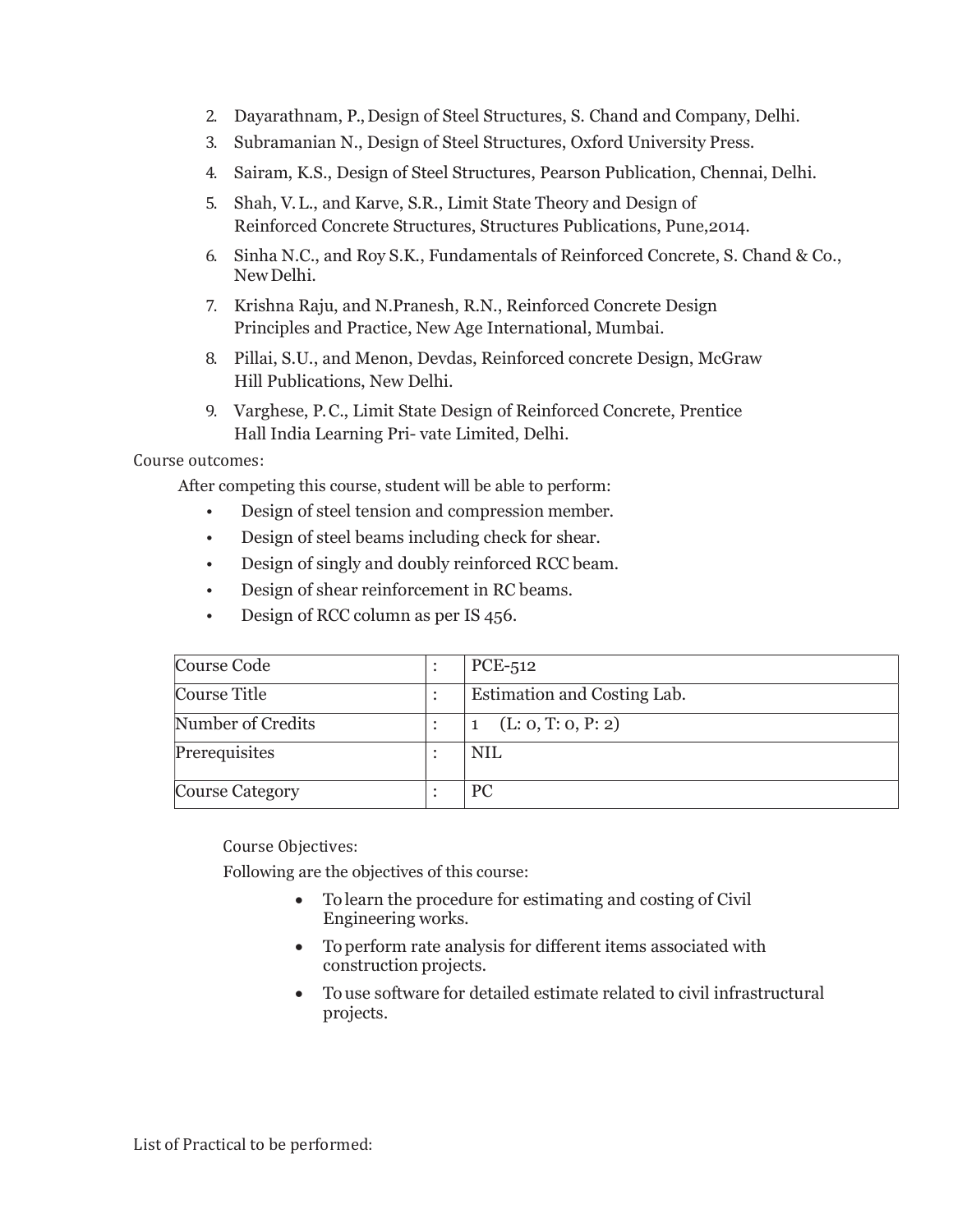| 1              | Prepare the list of items to be executed with units for detailed estimate of a given<br>structure<br>from the given drawing.                                                                                                                                |
|----------------|-------------------------------------------------------------------------------------------------------------------------------------------------------------------------------------------------------------------------------------------------------------|
| 2              | Prepare a report on market rates for given material, labour wages, hire charges of tools<br>& equipments required to construct the given structure as mentioned in at Serial<br>number 1 above.                                                             |
| 3              | Study of items with specification given in the DSR (for any ten item)                                                                                                                                                                                       |
| 4              | Recording in Measurement Book (MB) for any four items                                                                                                                                                                                                       |
| 5              | Prepare bill of quantities of given item from actual measurements. (any four items).                                                                                                                                                                        |
| $\overline{6}$ | Prepare approximate estimate for the given civil engineering works.                                                                                                                                                                                         |
| 7              | Calculate the quantity of items of work from the given set of drawings using standard<br>mea- surement sheet for load bearing residential structure using description of item<br>from DSR (1BHK Building with staircase).                                   |
| $\overline{8}$ | Prepare detailed estimate from the given set of drawings using "standard measurement"<br>and abstract format" for RCC framed structure using description of item from DSR<br>along with face sheet and prepare quarry chart, lead statement (G+1 Building). |
| 9              | Calculate the reinforcement quantities from the given set of drawings for a room size of 3<br>m<br>X 4 m with bar bending schedule (footing, column, beam, lintel with chajja, slab)                                                                        |
| 10             | Prepare rate analysis for the given five item of works.                                                                                                                                                                                                     |
| $ 11\rangle$   | Prepare detailed estimate of road of one kilometre length from the given drawing.                                                                                                                                                                           |
| 12             | Prepare detailed estimate of small Septic tank from the given set of drawings.                                                                                                                                                                              |
| 13             | Prepare detailed estimate of well from the given set of drawing.                                                                                                                                                                                            |
| 14             | Use the relevant software to prepare detailed estimate of a Road.                                                                                                                                                                                           |
| 15             | Use the relevant software to prepare detailed estimate of a residential building.                                                                                                                                                                           |

#### Suggested learning resources:

- 1. Datta, B.N., Estimating and Costing in Civil engineering, UBS Publishers **Distributors**
- 2. Peurifoy, Robert L. Oberlender,Garold, Estimating construction cost (fifth edition), McGraw Hill Education, , New Delhi.
- 3. Rangwala,S.C., Estimating and Costing, Charotar Publishing House, Anand.
- 4. Birdie,G.S., Estimating and Costing, Dhanpat Rai Publishing Company(P) Ltd. Delhi.
- 5. Patil,B.S., Civil Engineering Contracts and Estimates, Orient Longman, Mumbai.
- 6. Chakraborti,M., Estimating and costing, specification and valuation in civil engineering, Monojit Chakraborti, Kolkata.
- 7. PWD Schedule of Rates.
- 8. Ministry of Road Transport and Highways (MORT&H) Specifications and Analysis of Sched- ule of Rates.
- 9. Manual of Specifications and Standards for DBFOT projects, EPC works.

#### Course outcomes:

After competing this course, student will be able to:

• Select modes of measurements for different items of works.